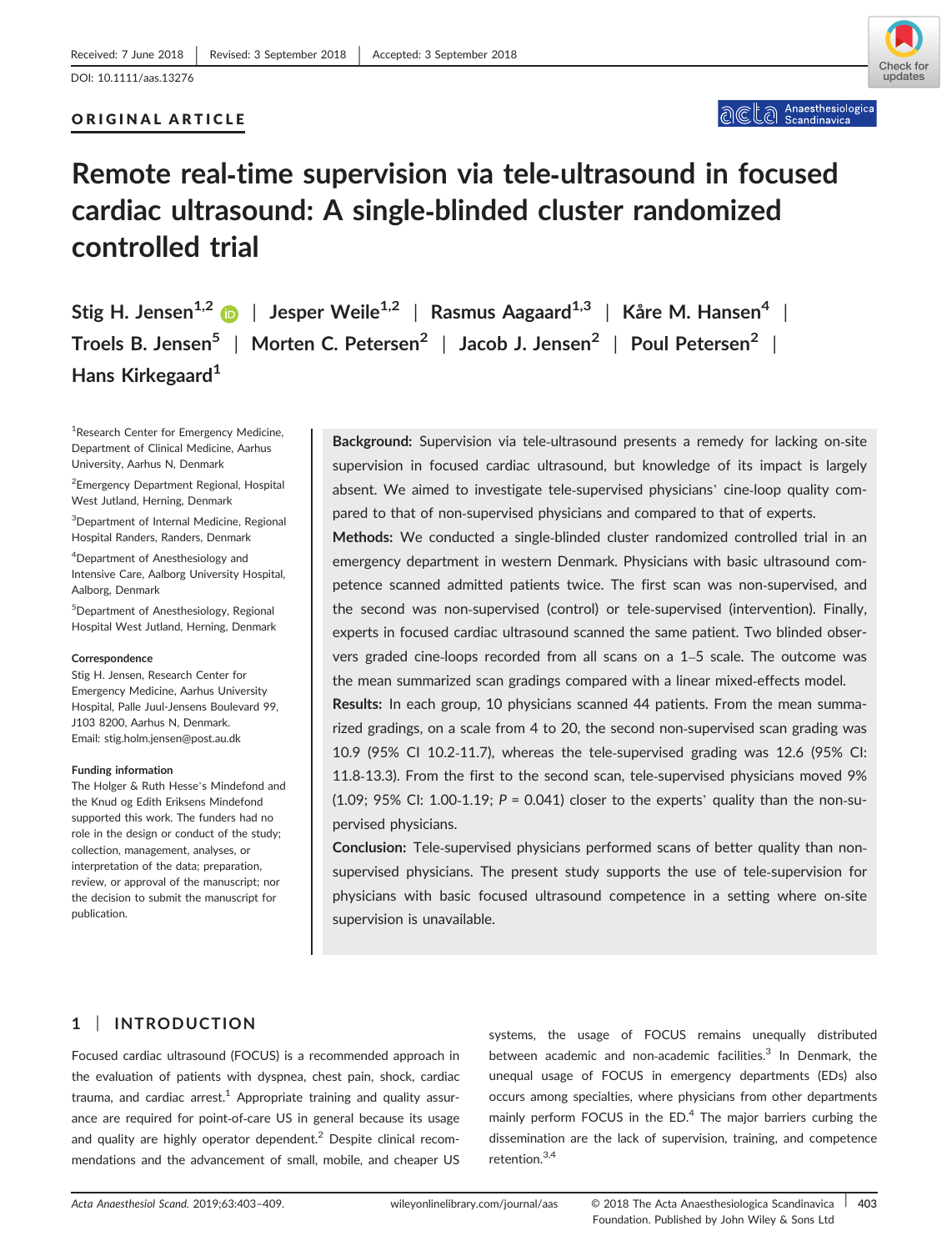**404** | JENSEN ET AL.

Supervision via audiovisual communication, known as tele-ultrasound (tele-US), serves as a technical remedy with the ability to provide training and supervised learning in remote locations where no supervisors are otherwise available. However, knowledge of the quality impact of supervision via tele‐US is lacking.

Therefore, in this first randomized in‐hospital tele‐US project of FOCUS, we aimed to investigate the cine‐loop quality when comparing tele‐supervised physicians with non‐supervised physicians and with experts.

## **2** | **METHODS**

## **2.1** | **Design**

This single‐blinded cluster randomized controlled trial took place in the emergency department of the Regional Hospital West Jutland in the Central Denmark Region (CDR), an ED receiving approximately 40 000 patients every year.

The study was exempt from the informed consent requirements by the Regional Ethics Committee, CDR (inquiry 153/2016). The Danish Data Protection Agency approved data handling (case no. 1‐ 16‐02‐175‐16). The primary investigator contacted admitted patients, informed them about the study, and asked for their consent. The study anonymized all data. Reporting the study takes place in accordance with the "CONSORT 2010 statement: extension to cluster randomized trials". 5

### **2.2** | **Participants**

Inclusion criteria for physicians were: (a) first postgraduate clinical employment, (b) employment in the ED of the Regional Hospital West Jutland, CDR, (c) certification from a 2‐day US course (undertaken independently from this project), (d) a minimum experience of 10 FOCUS examinations, and (e) a minimum total experience of 60 point-of-care US examinations. The 2-day US course includes e‐learning and hands‐on‐training in basic US physics, focused assessment with sonography for trauma, peripheral US‐guided vascular access, FOCUS, and lung and abdominal point‐ of‐care US.

Patients included in the study were a convenience sample (aged above 17 years) recruited in the ED when physicians, supervisors, and experts were available. Exclusion criteria were: (a) Glasgow Coma Score below 15, (b) isolation, (c) unable to give oral consent, (d) unstable vital signs, (e) life‐threatening injuries, and (f) open wounds at the topical landmarks of FOCUS.

We aimed to include 10 physicians in each group and strived to have each physician scan five patients.

#### **2.3** | **Ultrasound examinations**

Physicians scanned all patients twice: first, non-supervised, then either non‐supervised (control) or tele‐supervised (intervention). As a gold standard, an expert with US experience above 500 cardiac

#### Editorial Comment

Rapid and focused ultrasound in the Emergency department is believed to be diagnostically useful in patients with cardiopulmonary dysfunction or injury, but some training is needed in order to establish diagnoses with confidence. This trial demonstrated that skilled supervision of novice ultrasonographers, even by distance, led to improvement in the quality of their ultrasound diagnostic imaging.

examinations scanned all patients once. Thereby all patients underwent three scans.

All examinations included four cardiac views: subcostal four‐ chamber (S4C), parasternal long (PLAX)‐ and short‐axis (PSAX), and apical four‐chamber (A4C) views. Both physicians and experts received instructions to store at least one cine‐loop from each view. After each examination, physicians and experts individually reviewed stored cine‐loops and selected the best from each view to keep for study analysis.

## **2.4** | **Supervision via tele‐US**

Designing the tele‐US setup highly prioritized commercially available and low-cost equipment. The final setup is schematized in Figure 1. It consisted of a US system (Vivid S6; GE Healthcare, Chicago, IL, USA), a video grabber (DVI2USB 3.0; Epiphan Video, Ottawa, ON, Canada), two web cameras (Logitech HD Pro C920 and Logitech HD Webcam C525; Logitech, Romanel‐sur‐Morges, Switzerland), a headset (Major II Bluetooth; Marshall, Bletchley, Milton Keynes, UK), and two laptop computers (on‐site and remote). We integrated the video inputs from the US system and the two web cameras into webcam software (Manycam Studio Version; Visicom Media Inc, Brossard, QC, Canada). Online transmission took place via VoIP software (Skype; Skype Technologies, Luxembourg, Luxembourg).



FIGURE 1 Tele-ultrasound setup: A, physician and ultrasound system; B, web cameras and on-site laptop; C, internet connection; D, remote laptop and supervisor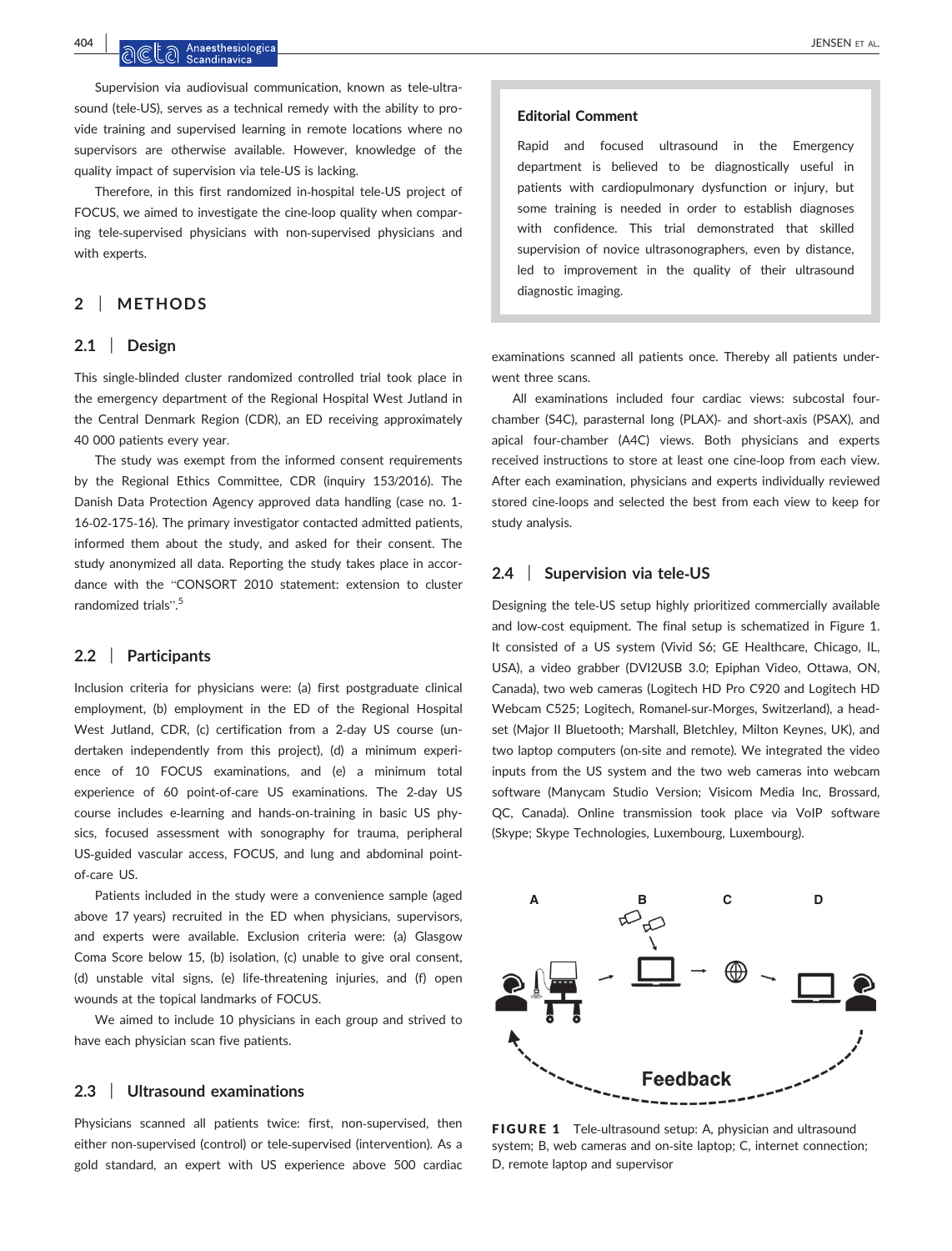

FIGURE 2 Participant flow. Screened, excluded, included, and analyzed patients in the study

Supervisors instructed the physicians to move the transducer slowly and to begin with the S4C view, followed by the PLAX, PSAX, and A4C views. Prior to study inclusion, both physicians and supervisors received instructions in a shared terminology for transducer movements, namely, slide, rotate, tilt, and rock.

## **2.5** | **Outcomes**

The outcome was the quality of all selected cine‐loops graded on a scale from 1 to 5 (1 = no meaningful images;  $2 =$  poor, not sufficient for interpretation;  $3 =$  good, acceptable for interpretation;  $4 =$  excellent, minor suggestions for improvement; 5 = outstanding, no suggestions for improvement).<sup>6,7</sup> In cases of windows left out, researchers reported cine‐loops as missing. Two observers with US experience above 500 cardiac examinations graded all cine‐loops that the physicians selected.

The study recorded the following baseline characteristics: age, gender, body mass index, previous cardiac‐ and lung‐specific medical history, World Health Organization (WHO) performance score status, and present cardiac symptoms (pitting edema, chest pain, palpitations). Physicians also reported the number of FOCUS and point‐of‐ care US examinations they had performed before inclusion.

Conducting a training session in scale usage assured interobserver agreement. Scale training comprised 51 pilot cine-loops distributed evenly among all four cardiac views. The two observers independently graded the 51 pilot cine‐loops. After primary grading, the observers and two authors met online and reviewed all pilot cine‐loops. Those involved discussed any disagreements until they obtained agreement. Thereafter, the observers graded all the pilot cine‐loops again. The analysis does not include pilot cine‐loops.

## **2.6** | **Randomization and allocation**

We deterministically allocated the physicians, assigning the first 10 to the intervention group and the next 10 to the control group. When choosing among physicians, besides inclusion criteria, we only considered their working schedules. We expected a random distribution of physician and patient characteristics other than period of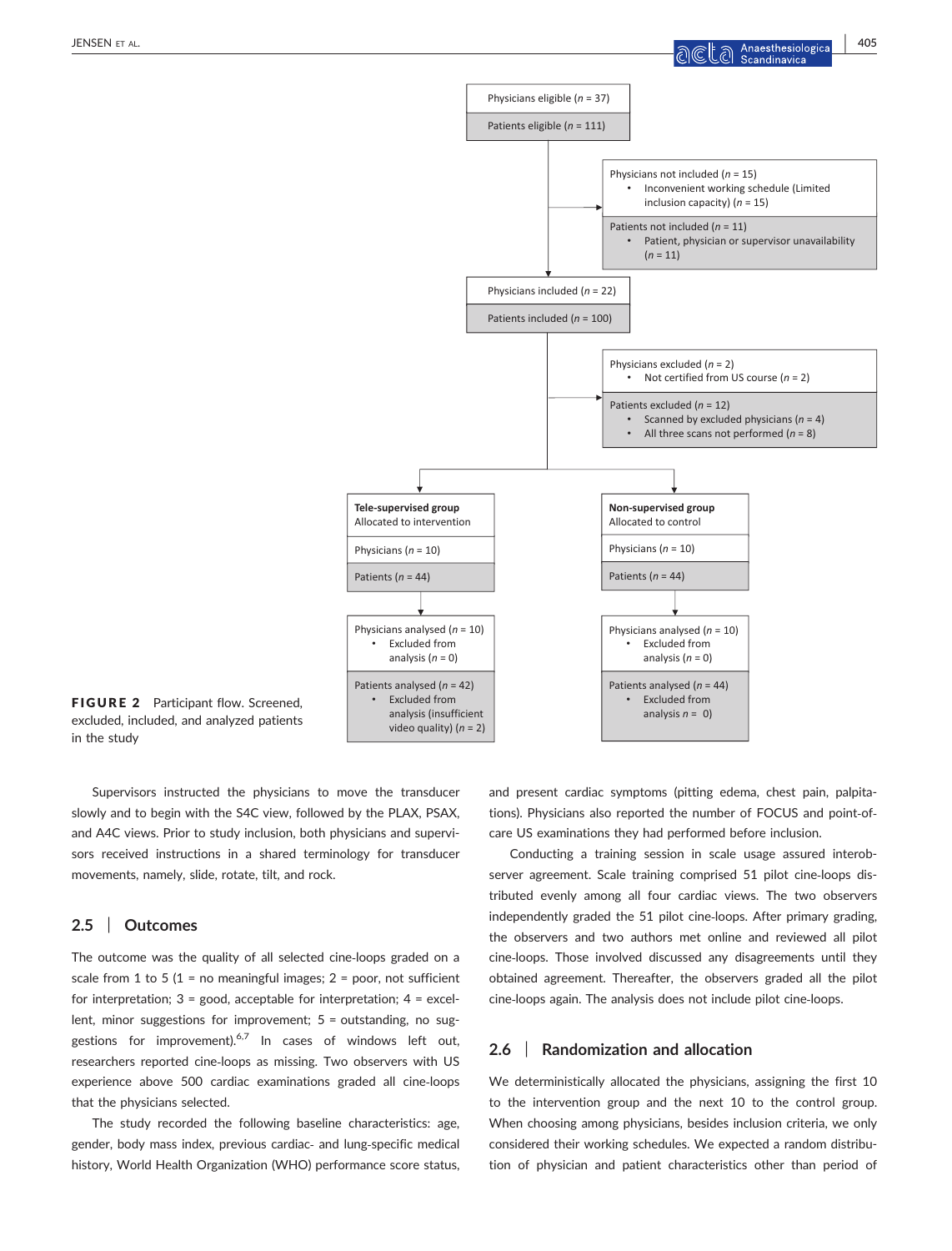**406** | JENSEN ET AL.

#### TABLE 1 Baseline characteristics

|                                                   | Non-<br>supervised | Tele-<br>supervised |
|---------------------------------------------------|--------------------|---------------------|
| Patients                                          |                    |                     |
| n(%)                                              | 44 (51.2)          | 42 (48.8)           |
| Sex (male), n (%)                                 | 25 (56.8)          | 26 (61.9)           |
| Age, mean (SD), y                                 | 58 (20)            | 55 (18)             |
| Body mass index, mean (SD), kg/m <sup>2</sup>     | 27.5 (4.4)         | 27.9(6.1)           |
| WHO performance status, n (%)                     |                    |                     |
| 0                                                 | 35 (81.4)          | 32 (76.2)           |
| $\mathbf{1}$                                      | 6(14.0)            | 6(14.3)             |
| $\overline{2}$                                    | 1(2.3)             | 4(9.5)              |
| $\overline{4}$                                    | 1(2.3)             | 0(0.0)              |
| Pitting edema (yes), n (%)                        | 12 (27.3)          | 8(19.0)             |
| Chest pain, n (%)                                 |                    |                     |
| Present                                           | 8(18.6)            | 2(4.8)              |
| During physical effort                            | 3(7.0)             | 1(2.4)              |
| <b>No</b>                                         | 32 (74.4)          | 38 (90.5)           |
| Palpitations (yes), n (%)                         | 7(15.9)            | 2(4.8)              |
| COPD (yes), n (%)                                 | 4(9.1)             | 2(4.8)              |
| Physicians                                        |                    |                     |
| n (%)                                             | 10 (50)            | 10 (50)             |
| Total POCUS experience, median<br>$(IQR)$ , scans | 65 (61; 75)        | 70.5 (63; 80)       |
| Total FOCUS experience, median<br>(IQR), scans    | 14.5 (14; 17)      | 14.5 (12; 19)       |
| Supervisors                                       |                    |                     |
| Supervisor 1, n (%)                               |                    | 18 (42.9)           |
| Supervisor 2, n (%)                               |                    | 24 (57.1)           |
|                                                   |                    |                     |

FOCUS, focused cardiac ultrasound; POCUS, point‐of‐care ultrasound.

inclusion and working schedules. We allocated supervisors and experts according to their working schedules.

## **2.7** | **Blinding**

Blinding took place in the following steps: (a) experts were blind to the preceding two scans; (b) observers were blind to the group, sonographer, and type of cardiac US view.

### **2.8** | **Statistical analyses**

The study presented baseline characteristics as means and standard deviations (SD) for parametric continuous variables, medians and interquartile ranges (IQR) for non‐parametric continuous outcomes, and numbers and percentages for categorical variables. Comparisons between groups were computed by using a one‐way analysis of variance model, Kruskal‐Wallis one‐way analysis of variance, or Fisher's exact test, respectively.

Data for cine-loop quality comparison were modelled with a linear mixed-effects model. The means of observers' gradings were



FIGURE 3 Summed scan gradings. Observers' mean gradings summed according to each scan, thereby including the mean grading of the four cardiac views, categorized by group. Values are results of the linear mixed‐effects model presented as mean and 95% confidence intervals. Circles represent intervention group (44 patients scanned three times); squares represent control group [Colour figure can be viewed at [wileyonlinelibrary.com\]](www.wileyonlinelibrary.com)

summed according to each scan, thereby including the mean grading of the four cardiac views (summed scan gradings). By using expert scans as references, the summed scan grading differences were compared groupwise with calculation of both the absolute difference and ratio of differences. The coefficient of intra‐cluster correlation (ICC) at both the physician level and the patient and physician level combined are reported.

The percentage of agreement and Cohen's kappa (including weighted kappa, 1−|*i*−*j*|/(*k*−1)) of the two blinded observers' gradings were calculated for both the training and the final gradings. For interpretation of relative strength of agreement, the categorization by Landis and Koch was applied.<sup>8</sup>

All results were computed using STATA 14 (Statacorp, Houston, TX, USA).

## **3** | **RESULTS**

#### **3.1** | **Patients**

Data collection took place from October 2016 to July 2017. At the primary investigator's discretion, we screened 111 patients yet excluded 11 due to patient, physician, expert, or supervisor unavailability. Subsequently, we excluded two of the physicians originally included (also including four of their patients); as it turned out, they were not US course certified. We excluded eight patients since they lacked one or more of the three scans. In total, we allocated 88 patients, 44 into each group. In the intervention group, we excluded two patients during analysis due to a cine‐loop recording error that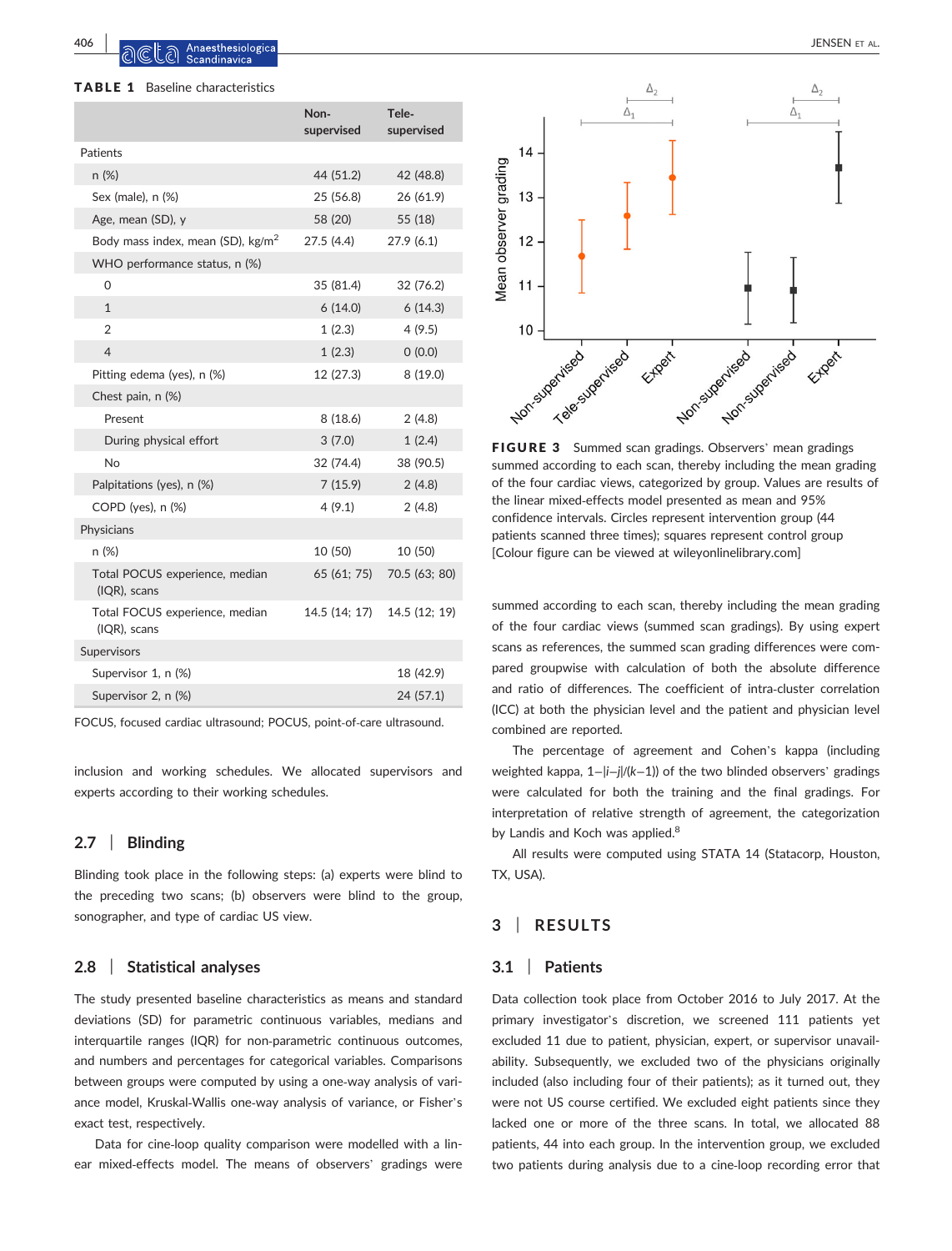## TABLE 2 Summed scan grading differences

|                                         | Tele-supervised     | Non-supervised<br>(Mean, 95% CI) | Absolute difference           |         | Ratio of differences |         |
|-----------------------------------------|---------------------|----------------------------------|-------------------------------|---------|----------------------|---------|
| <b>Total score</b>                      | (Mean, 95% CI)      |                                  | (95% CI)                      | P-value | (95% CI)             | P-value |
| $\Delta_1$ (expert—non-supervised)      | 1.77 (1.06; 2.49)   | 2.72(2.02:3.42)                  | $-0.94$ ( $-1.94$ ; 0.06)     | 0.065   | $0.92$ (0.85: 1.00)  | 0.062   |
| $\Delta_2$ (expert—tele/non-supervised) | $0.86$ (0.23; 1.48) | $2.76$ (2.15: 3.37)              | $-1.90$ ( $-2.78$ ; $-1.03$ ) | < 0.001 | $0.84$ (0.78: 0.91)  | < 0.001 |
| $\Delta_1 - \Delta_2$                   | $0.92$ (0.29; 1.54) | $-0.05$ ( $-0.66$ ; 0.57)        | $0.96$ (0.08; 1.84)           | 0.032   | 1.09(1.00; 1.19)     | 0.041   |

Control and intervention comparison by subgroup subtractions (as illustrated with delta‐signs in Figure 3); presented as absolute difference and ratio of differences.

 $20$ 

 $15$ 



degraded video quality and made observer grading impossible (Figure 2). Baseline characteristics were comparable between groups (Table 1)*.*

## **3.2** | **Interobserver reliability**

Gradings of all cine‐loops showed a 50% agreement (*к* 0.32); in comparison, the weighted agreement was 87% (*к* 0.53), interpreted as moderate in concordance with Landis & Koch.<sup>8</sup>

# **3.3** | **Outcome**

[yonlinelibrary.com](www.wileyonlinelibrary.com)]

The mean of non‐supervised summed scan gradings was 11.7 (95% CI: 10.9‐12.5) in the intervention group and 11.0 (95% CI: 10.2; 11.8) in the control group, when applying the linear mixed-effects model. During tele‐supervision, the intervention group had a mean grading of 12.6 (95% CI: 11.8-13.3). When repeating the non-supervised scan, the control group had a mean grading of 10.9 (95% CI 10.2‐11.7). Expert scans were 13.5 (95% CI: 12.6‐14.3) and 13.7

 $\overline{m}$ 

(95% CI: 12.9‐14.5) in the intervention and control group, respectively (Figure 3). The coefficient of intra-cluster correlation (ICC) was 0.03 at the physician level and 0.63 for the patient and physician level combined.

Etperte supervised de vises

When inspecting expert vs physician scoring differences, the tele-supervised physicians came closer to the expert level than nonsupervised physicians. This difference was statistically significant with an absolute difference of 0.96 (95% CI: 0.08‐1.84; Table 2).

For complete overview of original data according to each scan categorized by group, a Tukey plot is shown in Figure 4.

## **4** | **DISCUSSION**

We conducted the first randomized in‐hospital tele‐US project of FOCUS. Tele‐supervised physicians performed cine‐loops with a significantly higher quality than comparable non‐supervised physicians did. Moreover, the tele‐supervised physicians produced cine‐loops of a quality closer to that of experts than the non‐supervised physicians.

EXPRESS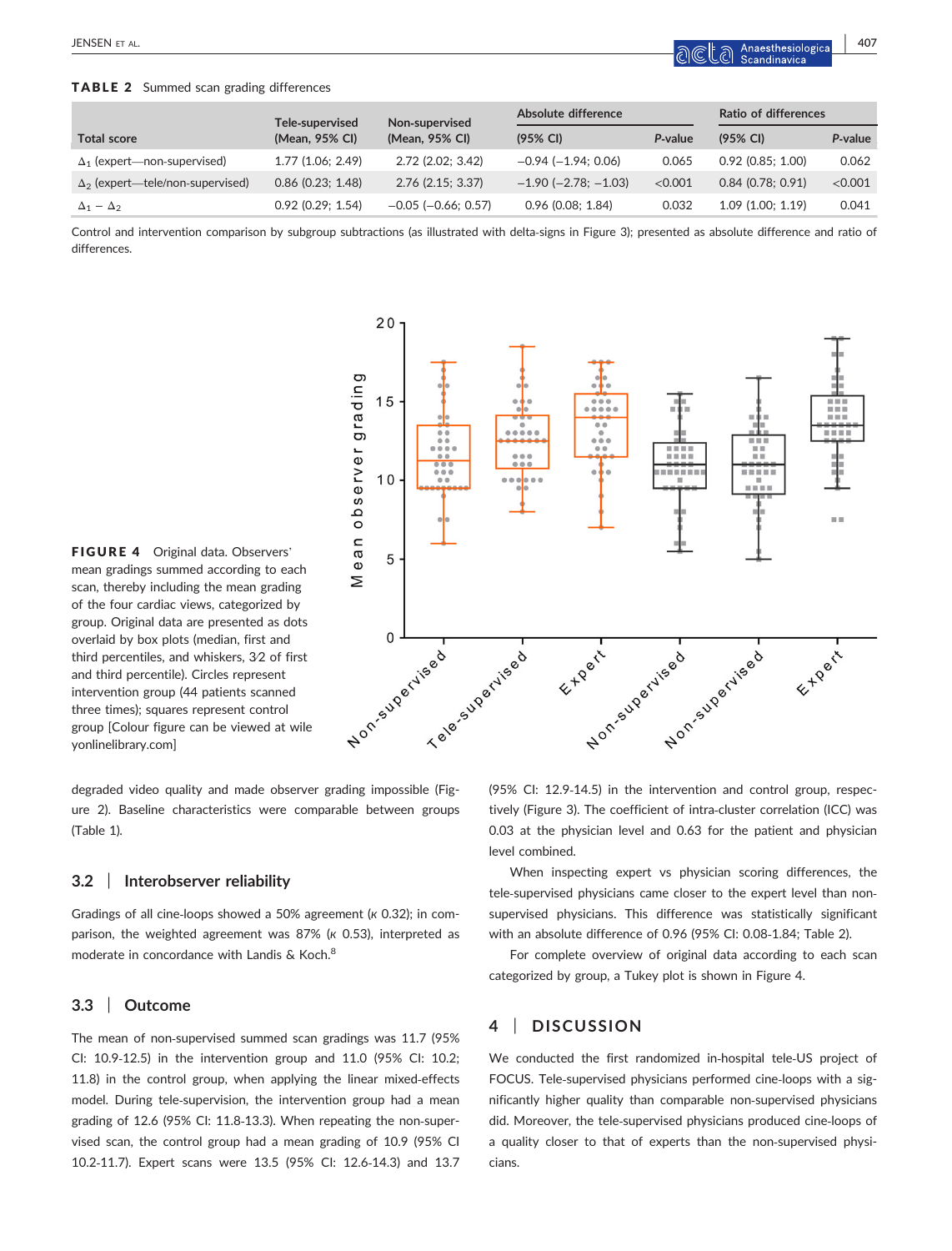The tele‐supervised physicians' mean of summed scan gradings improved, implying that they did not have a fully saturated learning potential before supervision via tele‐US. We believe that the US competency of the physicians included in the present study is widely generalizable to all physicians certified from comparable basic US courses.

Previous studies investigating feasibility of supervision via tele‐ US have shown positive results regarding technical and user satisfaction aspects. $9-11$  Taken together with our results, this indicates that tele‐US can serve as a favorable means to ensure competency transfer from controlled course settings into everyday clinical practice.

Few other studies have investigated the diagnostic effect of remote real-time supervision. Kim et  $al<sup>12</sup>$  found an increase in diagnostic confidence of tele‐supervised examinations when compared to non‐supervised pediatric acute appendicitis scans that EM residents with 1‐2 years' experience with US performed. Grant et al conducted another prospective tele‐US study of the remote diagnosis of congenital heart disease. They found a significant improvement in the diagnostic accuracy of pediatricians' tele‐supervised echocardiograms compared with the same pediatricians' non‐supervised scans.<sup>13</sup> Together, Kim et al, Grant et al, and our study indicate that tele‐US is beneficially applicable to both focused and comprehensive US, and that a wide spectrum of users may benefit from tele‐supervision.

The present study showed that the scan quality of the first and second non-supervised scans in the control group did not differ significantly in the summed scan gradings nor when computing differences to expert scans. This indicates non‐supervised physicians repeating their own scans do not improve the quality of the cine‐ loops produced. This occurs neither instantly via repetition nor subsequently when scanning the next patient. Generally, in both groups, non‐supervised physicians were unable to present cine‐loops with a summed scan grading above 12. This underlines the overall importance of supervised learning within US and exhibits a gap in point‐ of-care US research. Future investigations should aim to clarify the appropriate amount of education needed to obtain basic FOCUS competencies in the clinic.

Our study has some limitations. First, the small number of included physicians potentially lowers the generalizability of our findings. Second, the study design introduced data clustering; however, the statistical analysis considered this.

Third, this was a short-term temporary implementation of tele-US. It is not clear whether physicians retain the skills in the long term. Fourth, we used a non-validated global assessment scale instead of validated checklists or a validated generic assessment scale.<sup>14-16</sup> Global rating scales generally capture more nuances and complementary perspectives than checklists if raters receive sufficient training.17 Therefore, we included few raters with considerable insight into the assessed objective and facilitated assessment training and shared discussion. A comprehensive generic assessment scale, the Objective Structured Assessment of Ultrasound Skills scale, integrates all learning objectives in US. However, we considered this too excessive for our acquisition purpose only.<sup>14</sup>

Finally, we left out a closely related study arm: on‐site–supervised scans. The premise of the study was that on‐site supervision is lacking in nonteaching hospitals, and thus, we considered non‐supervision the most relevant control.

# **5** | **CONCLUSION**

Tele-supervised physicians performed scans of better quality than non‐supervised physicians. The present study supports the use of tele‐supervision for physicians with basic focused US competence in a setting where on‐site supervision is unavailable.

#### **ACKNOWLEDGEMENTS**

The authors would like to thank the Emergency Department, Regional Hospital West Jutland, CDR and all participating physicians and patients. The authors especially want to thank Stine Primdahl, Professor Bo Løfgren, and Associate Professor Lars Bolvig for participation in project discussions, and statistician Aparna Udupi for statistical consultancy.

## **CONFLICTS OF INTEREST**

The authors declare that there is no conflict of interest. No company sponsored this research, and the authors have full control of all data.

# **ORCID**

*Stig H. Jensen* http://orcid.org/0000-0003-3815-2141

#### **REFERENCES**

- 1. Labovitz AJ, Noble VE, Bierig M, et al. Focused cardiac ultrasound in the emergent setting: a consensus statement of the American Society of Echocardiography and American College of Emergency Physicians. *J Am Soc Echocardiogr*. 2010;23:1225‐1230.
- 2. Moore CL, Copel JA. Point‐of‐care ultrasonography. *N Engl J Med*. 2011;364:749‐757.
- 3. Micks T, Sue K, Rogers P. Barriers to point‐of‐care ultrasound use in rural emergency departments. *CJEM*. 2016;18:475‐479.
- 4. Nielsen K, Lauridsen JR, Laursen CB, Brabrand M. Physicians using ultrasound in Danish emergency departments are mostly summoned specialists. *Scand J Trauma Resusc Emerg Med*. 2015;23:51.
- 5. Campbell MK, Piaggio G, Elbourne DR, Altman DG, CONSORT Group. Consort 2010 statement: extension to cluster randomised trials. *BMJ*. 2012;345:e5661.
- 6. Henwood PC, Mackenzie DC, Liteplo AS, et al. Point‐of‐care ultrasound use, accuracy, and impact on clinical decision making in Rwanda hospitals. *J Ultrasound Med*. 2017;36:1189‐1194.
- 7. Jain D, Grejs AM, Bhavsar R, Bang U, Sloth E, Juhl‐Olsen P. Focused cardiac ultrasound is feasible in parturients; a prospective observational study. *Acta Anaesthesiol Scand*. 2017;61:1105‐1113.
- 8. Landis JR, Koch GG. An application of hierarchical kappa‐type statistics in the assessment of majority agreement among multiple observers. *Biometrics*. 1977;33:363‐374.
- 9. Dyer D, Cusden J, Turner C, et al. The clinical and technical evaluation of a remote telementored telesonography system during the